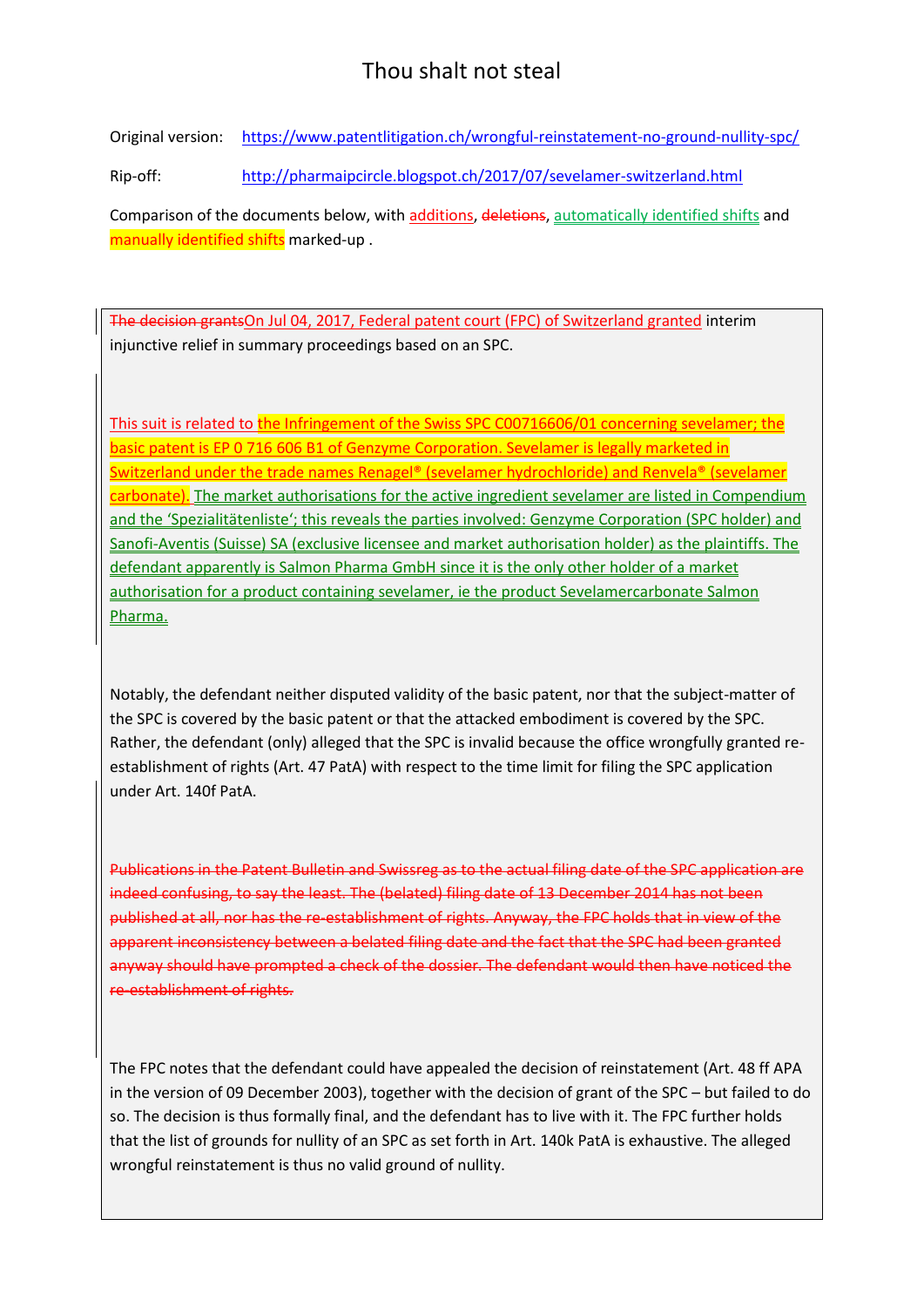It was undisputed that the defendant had advertised the attacked embodiment at a congress in December 2016, and had actually sold products already in September 2016. However, the defendant argued that there was no threat of any further infringing acts: The defaendant would stick to his affirmation to give notice to the patentee a month before commercialiszing the product again (the patentee demanded for an advance notice of at least 6 months). The FPC held that an advance notice of 1 month clearly is insufficient: One cannot expect injunctive relief to be granted within a month; the advance notice (at least this short one) does not preclude the threat of a further infringement. The FPC also confirmed the threat of an irreparable harm, with a straight-forward reasoning. Interim injunctive relief was thus granted.

## FROM A MARKET PERSPECTIVE

Infringement of the Swiss SPC C00716606/01 concerning sevelamer is at stake; the basic patent is EP 0 716 606 B1 of Genzyme Corporation.

Sevelamer is a phosphate binding drug used to treat hyperphosphatemia in patients with chronic kidney disease; it binds to dietary phosphate and prevents its absorption. Sevelamer is legally marketed in Switzerland under the trade names Renagel® (sevelamer hydrochloride) and Renvela® (sevelamer carbonate).

Sevelamer consists of polyallylamine that is crosslinked with epichlorohydrin. Sevelamer carbonate is a partial carbonate salt. The amine groups of sevelamer become partially protonated in the intestine and interact with phosphate ions through ionic and hydrogen bonding.

The confusing publications in the Swiss Patent Bulletin are +pat+ 08/2005, p 1317-1318 and 06/2006, p 1058. The publication in Swissreg is not of much help, either; it rather adds to the confusion:

Dass das IGE schliesslich am 8. Dezember 2016 noch zu guter Letzt als neues – nicht erklärbares – Datum der Berichtigung den 7. April 2005 einführte, komplettierte den Zahlensalat.

The market authorisations for the active ingredient sevelamer are listed in Compendium and the 'Spezialitätenliste'; this reveals the parties involved: Genzyme Corporation (SPC holder) and Sanofi-Aventis (Suisse) SA (exclusive licensee and market authorisation holder) as the plaintiffs. The defendant apparently is Salmon Pharma GmbH since it is the only other holder of a market authorisation for a product containing sevelamer, ie the product Sevelamercarbonate Salmon Pharma.